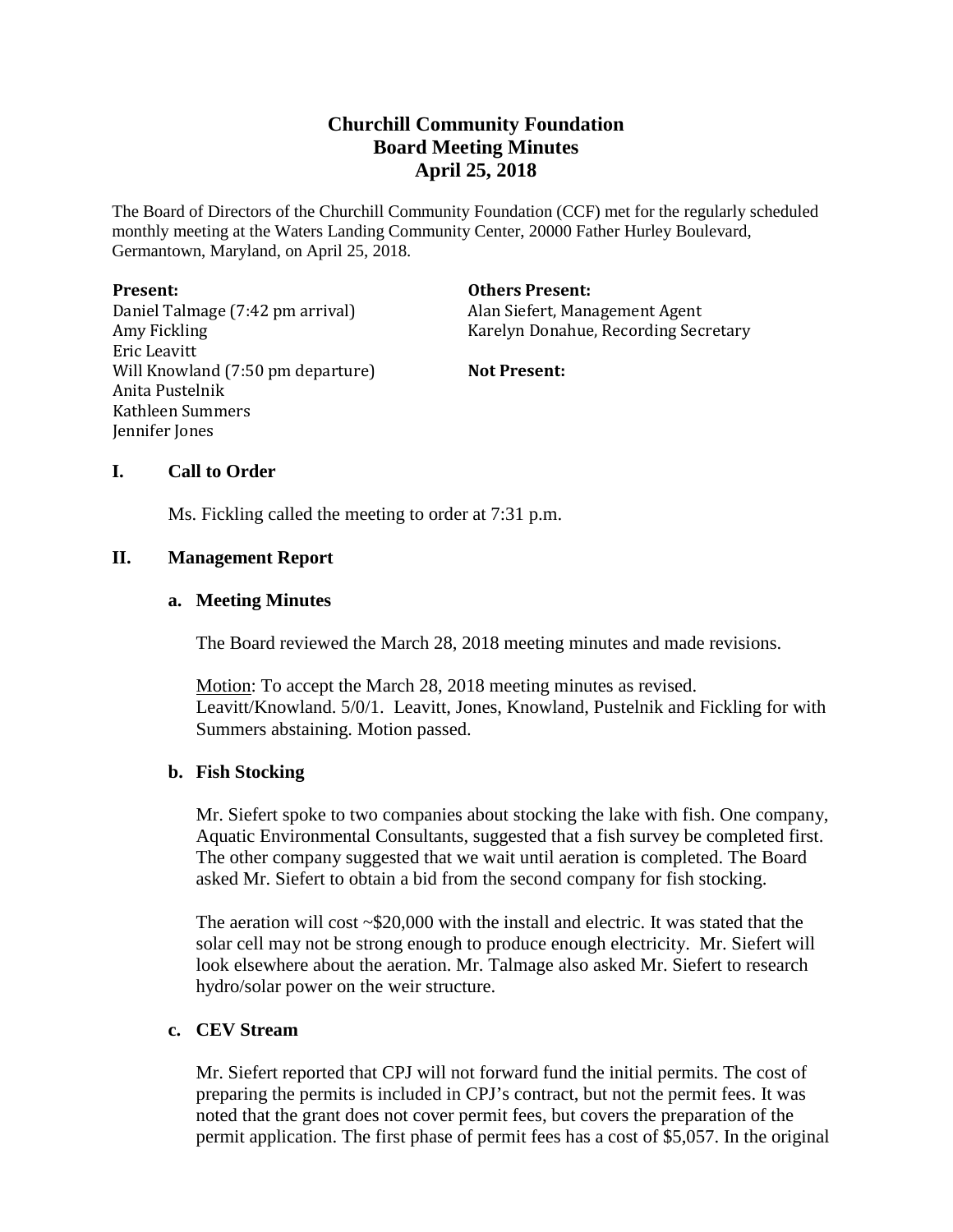vote on the CEV stream, the spending cap was \$71,500 for design work. But this limit has not been reached.

Motion: To reallocate \$5,057 of the unused portion of the \$71,500 to spend on the initial permit fees for the CEV project.

Leavitt/Jones. 7/0/0. Leavitt, Jones, Knowland, Pustelnik, Talmage, Summers and Fickling for. Motion passed.

We will start applying now so the permits will be approved and ready if/when awarded the grant. CPJ will begin to prepare and submit the permit applications.

```
\rm ^{\ast\ast}NEED LIST OF 1^{\rm ST} PHASE PERMITS \rm ^{\ast\ast}
```
# **d. 2018 Annual Meeting**

The Annual Meeting will be rescheduled for the last Wednesday in May. Mr. Siefert will put a notice in the newspaper.

# **e. Resident Input on Illegal Activity**

The Board was in agreement that property owners need to do their due diligence. If they see something, they need to say something and call the police. TMGA will send a response to the one resident in regards to her concerns of drug activity on the paths.

### **f. Financials**

The Board reviewed the financials for the month ending March 31, 2018.

### **g. Operating Checklist/Pending Projects**

The Board reviewed the operating checklist and pending projects with Mr. Siefert

### **III. Old Business**

### **a. Tree Fencing**

It was reported that Empire advised that the fencing can be removed around the Amethyst trees, but it may void the warranty. The Board was in agreement that the fencing should be kept on until after the second year to keep the warranty.

#### **b. Insurance**

The insurance agent was unable to find any insurance to cover the weir, so our policies will stay the same. They will renew in the middle of May.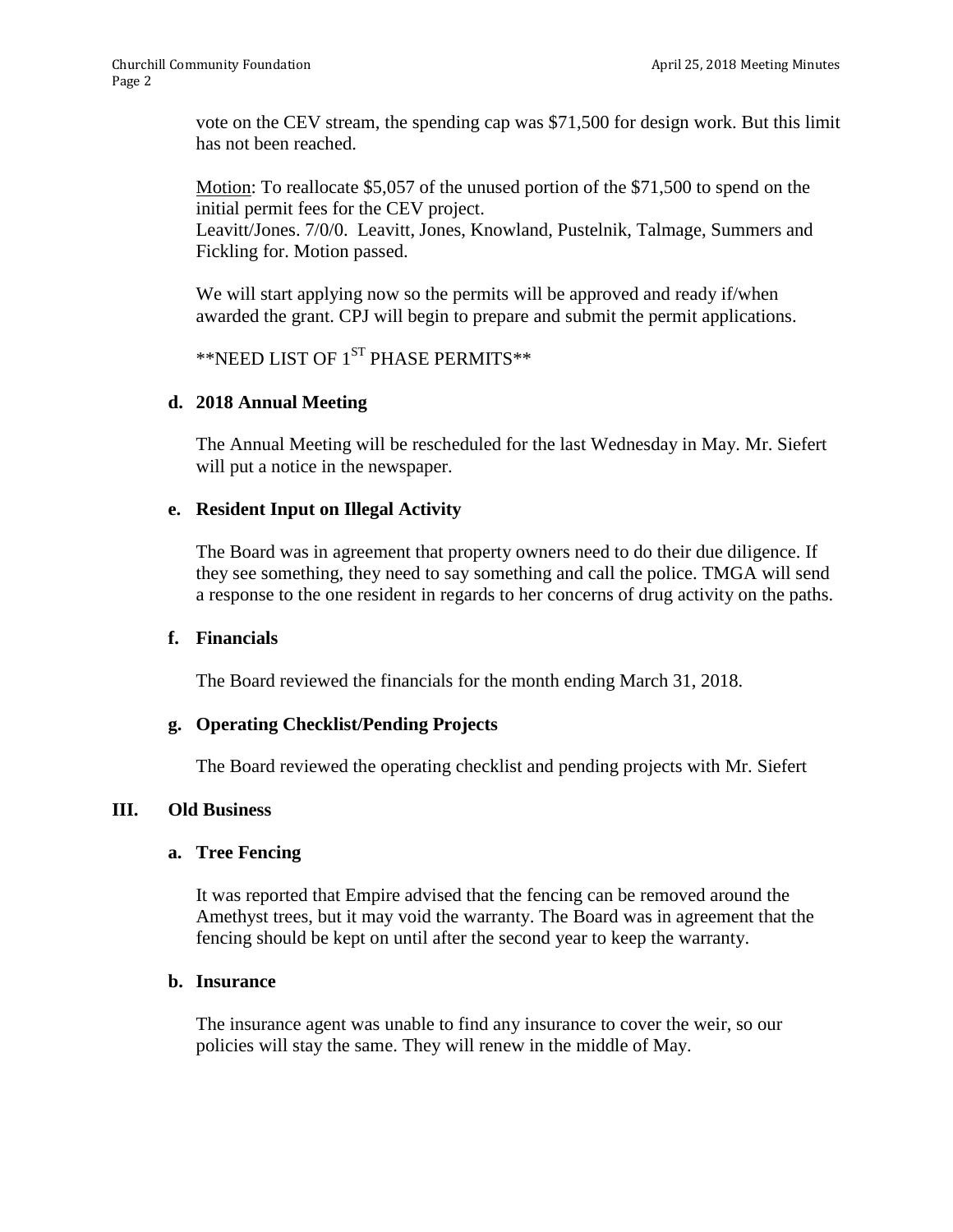#### **c. Attorney**

The Foundation's attorney was unable to make it to tonight's meeting and will be in attendance at the May meeting.

#### **IV. New Business**

#### **a. Churchill South - Bench**

The Board would like to ask Churchill South to move one bench out of the woods above the meadow.

# **V. Next Meeting**

The next meeting of the Board of Directors for the Churchill Community Foundation will be Wednesday, May 30, 2018 at 7:30 p.m. at the Waters Landing Community Center.

#### **VI. Adjournment**

Motion: To adjourn the April 25, 2018 Board meeting at 9:00 pm. Leavitt/Summers. 6/0/0. Talmage, Jones, Pustelnik, Fickling, Summers and Leavitt for. Motion passed.